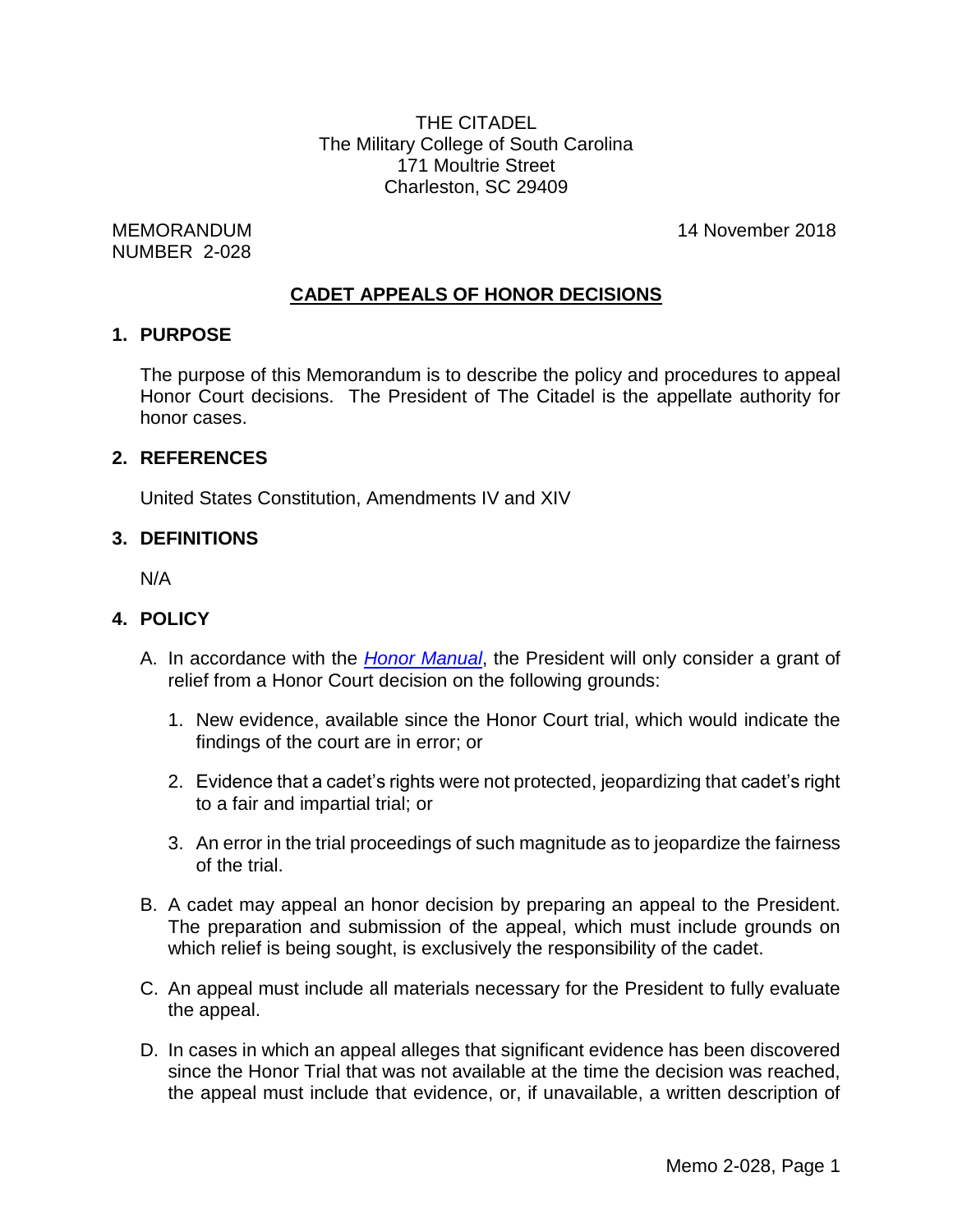such evidence in sufficient form as to fully apprise the President of the nature of the evidence and the material impact it would have had on the proceedings.

- E. The cadet must present the appeal to the Krause Center for Leadership and Ethics (KCLE) Associate Director for Cadet Leadership Programs, on behalf of the Office of the President, within five (5) business days of the receipt of the President's decision that announces punishment. Requests for extensions beyond five (5) business days are at the discretion of the KCLE Associate Director for Cadet Leadership Programs, or his/her designee, and may only be granted in extraordinary cases. (Requests to accommodate the schedule or other needs of anyone involved in the preparation of the appeal are normally not considered "extraordinary cases.") Requests for extensions must be submitted in writing to the KCLE Associate Director for Cadet Leadership Programs by the cadet and must include the justification for the extension.
- F. The KCLE Associate Director for Cadet Leadership Programs, on behalf of the Office of the President, will send the appeal to the Honor Committee. The Committee will, within five (5) business days, review the appeal and prepare a response ("the Committee Response"). The KCLE Associate Director for Cadet Leadership Programs will provide a copy of the Committee Response to the cadet.
- G. The KCLE Associate Director for Cadet Leadership Programs, on behalf of the Office of the President, will appoint a Board of Review in accordance with [Annex](#page-4-0) A, consisting of a Vice-President, Dean, Associate Vice President, or Associate Provost (to serve as Chair of the Board of Review), a Battalion or Company Tactical Officer, and a representative of the faculty or staff. Additionally, a recorder, selected from the faculty or staff, and a cadet, selected from members of the Honor Committee who did not participate in the trial of the cadet making the appeal, will be appointed. These two individuals will serve as non-voting advisors to the Board of Review.
- H. Upon receipt of the Committee Response, the KCLE Associate Director for Cadet Leadership Programs will submit the appeal, the Committee's Response, and the Honor Court file (collectively, "the Materials") to the Board of Review.
	- 1. *Initial Review.* The Board of Review will review the Materials and decide whether the appeal warrants formal review by the Board, in accordance with the procedures prescribed in the HBOR Standard Operating Procedures, attached hereto as [Annex A.](#page-4-0) If the Board determines a formal review is warranted, the recorder will notify all parties. If the Board determines a formal review is not warranted, the Chair of the Board will forward this decision and the Board's findings and recommendations to the President in accordance with the template at [Annex B.](#page-9-0)
	- 2. *Formal Review.* If the Board elects to hold a formal review, it will do so in accordance with [Annex A,](#page-4-0) HBOR Standard Operating Procedures.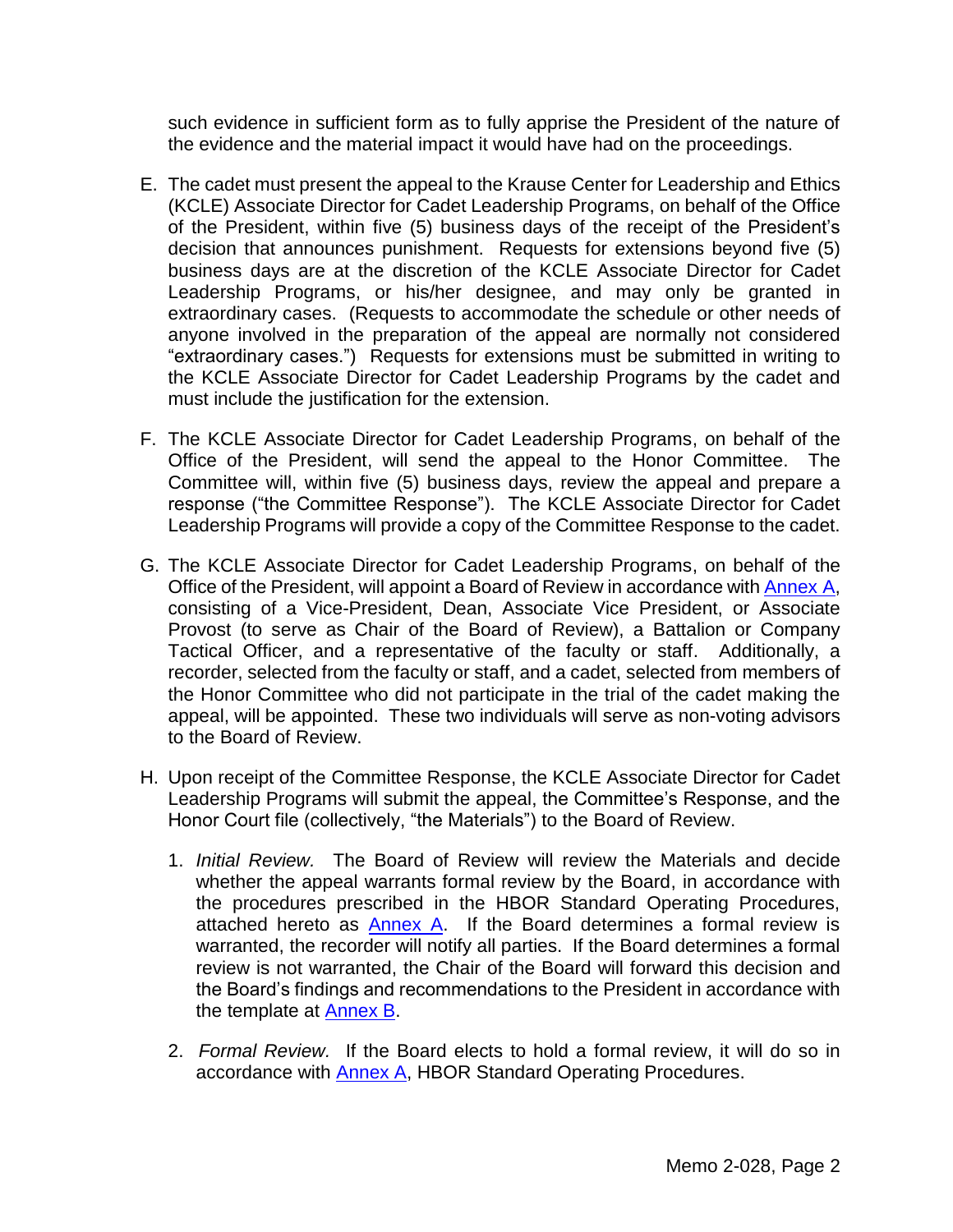- 3. Upon conclusion of the formal review, the HBOR Chair will present the findings and recommendations of the Board of Review to the President in accordance with the template at [Annex B.](#page-9-0)
- I. The President will review the materials and the Board's recommendation. The President may:
	- 1. Grant the appeal; or
	- 2. Modify the finding or punishment imposed; or
	- 3. Reject the appeal.
- J. The decision of the President will be final.

## **5. COMPLIANCE**

- A. A cadet's failure to timely submit an appeal will result in imposition of punishment, which will constitute the final action of the College in the matter at issue. The College will not consider or take action on any further requests by the cadet.
- B. Any other failure to adhere to the procedures contained herein will not constitute grounds for reversal or other modification of the punishment, or dismissal of the appeal.

## **6. NOTES**

### **A. Dates of official enactment and amendments:**

Approved by the Executive Assistant to the President on 14 November 2018.

Non-substantive changes include all references to the Deputy Director of the Krause Center to the Krause Center for Leadership and Ethics (KCLE) Associate Director for Cadet Leadership Programs. Minor modifications were made to [Annex](#page-4-0) A and [Annex B](#page-9-0) was changed to reflect General Walters as the President of the college.

### **B. Responsible Department:**

The Krause Center for Leadership and Ethics

## **C. Responsible Official:**

KCLE Associate Director for Cadet Leadership Programs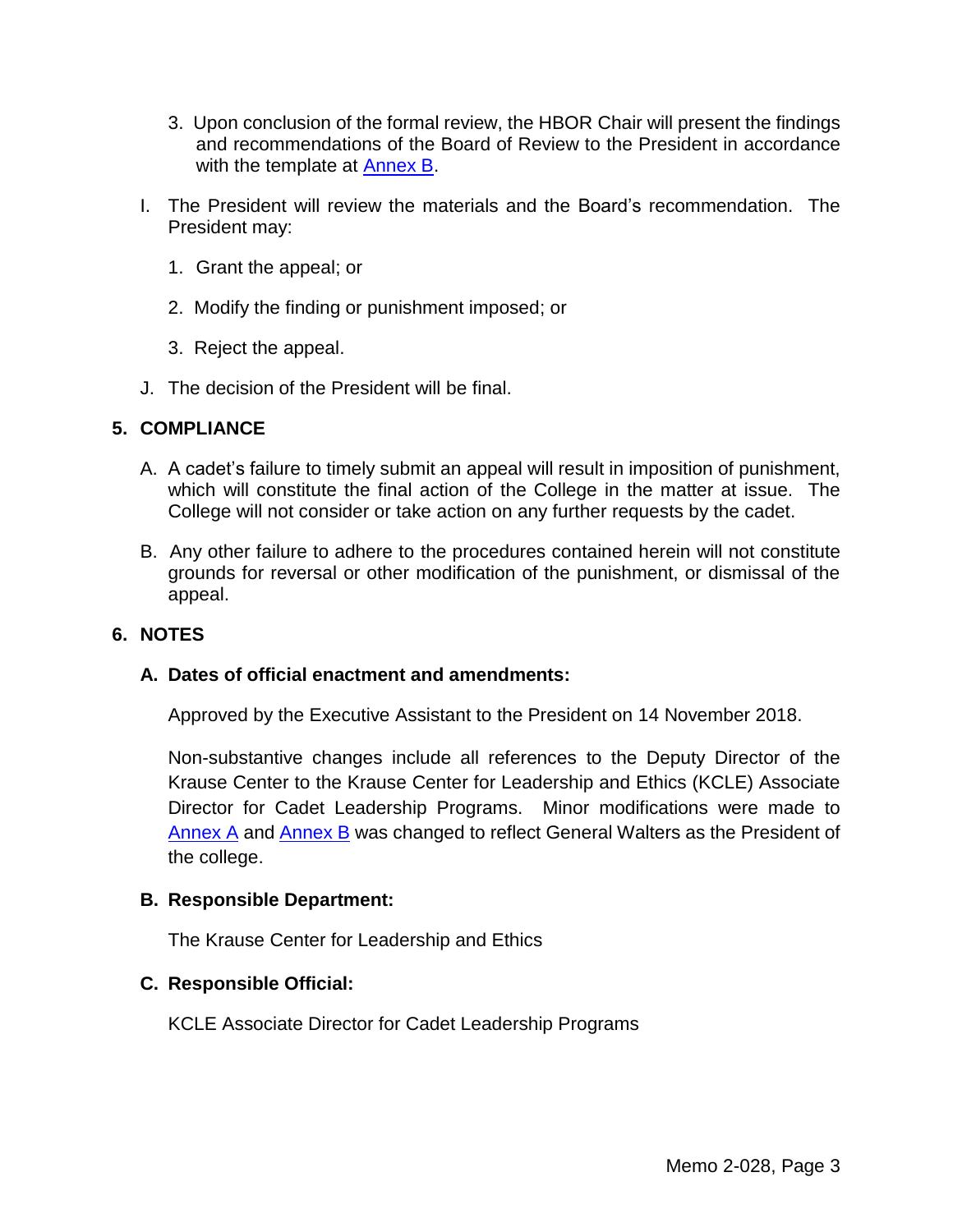### **D. Cross-references:**

### *[College Regulations](http://www.citadel.edu/root/images/policies/college-regulations.pdf)*

[The Honor Manual of the South Carolina Corps of Cadets](http://www.citadel.edu/root/images/krause_center/honor/honormanual.pdf) (SCCC)

### **7. RESCISSION**

Memorandum Number 2-028 Policy and Procedure for Cadet Appeals of Honor Decisions, dated 25 August 2015 and all previous versions are rescinded.

### **8. REVIEW**

**Biennial** 

FOR THE PRESIDENT:

//Signed, WAL, 14 November 2018// OFFICIAL WILLIAM A. LIND Commander, USN, Retired Executive Assistant to the President

## **Attachments**

[Annex A](#page-4-0) - Honor Board of Review Standard Operating Procedure

[Annex B](#page-9-0) - Template, Honor Board of Review Report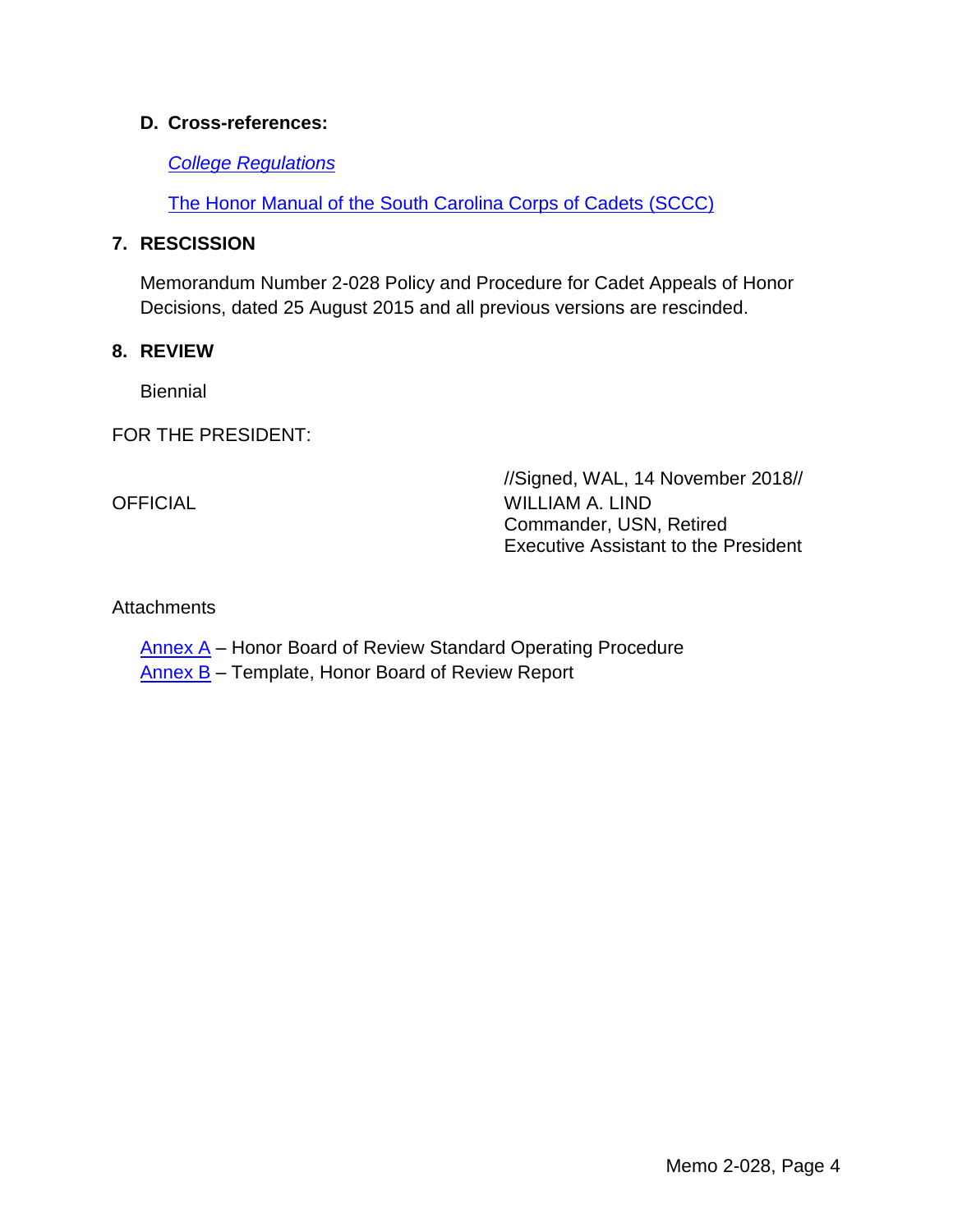# **ANNEX A**

# **Honor Board of Review – Standard Operating Procedures**

- <span id="page-4-0"></span>**1. COMPOSITION.** An Honor Board of Review (HBOR) will be composed of:
	- A. A Vice-President, Dean, Associate Vice-President, or Associate Provost, who shall serve as Chair.

The Chair shall be responsible for convening the HBOR in an expeditious manner, ruling on all substantive and procedural issues raised during the Appeal process, and delivering the HBOR report to the President.

- B. A Battalion or Company Tactical Officer.
- C. A representative of the faculty or staff.
	- 1. If the Chair is a Vice President or Associate Vice-President, the representative should be a faculty member with the rank of Professor.
	- 2. If the Chair is a Dean or Associate Provost, the representative should be a department director from the staff of the college.
- D. A non-voting recorder. The Recorder will assist the Chair, as directed. Such assistance may include preparing correspondence to include the final report, and recording the Formal Review Hearing.
- E. A non-voting member of the Honor Committee who did not participate in the honor proceedings at issue in the appeal. The role of this cadet advisor is to provide explanation of Honor Court and Honor Committee procedures to the HBOR.

# **2. PROCEDURE**

- A. Appointment. Upon receipt of an appeal from a cadet, the KCLE Associate Director for Cadet Leadership Programs will appoint an HBOR on behalf of the President. He/she will ensure that the HBOR receives sufficient copies of the file of the Honor Court, the appeal, and the Committee's Response.
- B. Initial Review. The Chair will convene the HBOR after its appointment to determine if the appeal warrants a hearing before the HBOR. Board members will focus on the issues raised by the appellant and whether or not these meet the grounds for an appeal as outlined in the *[Honor Manual.](http://www.citadel.edu/root/images/krause_center/honor/honormanual.pdf)* After review and discussion of the materials, the HBOR will vote to either hold a formal review hearing or report to the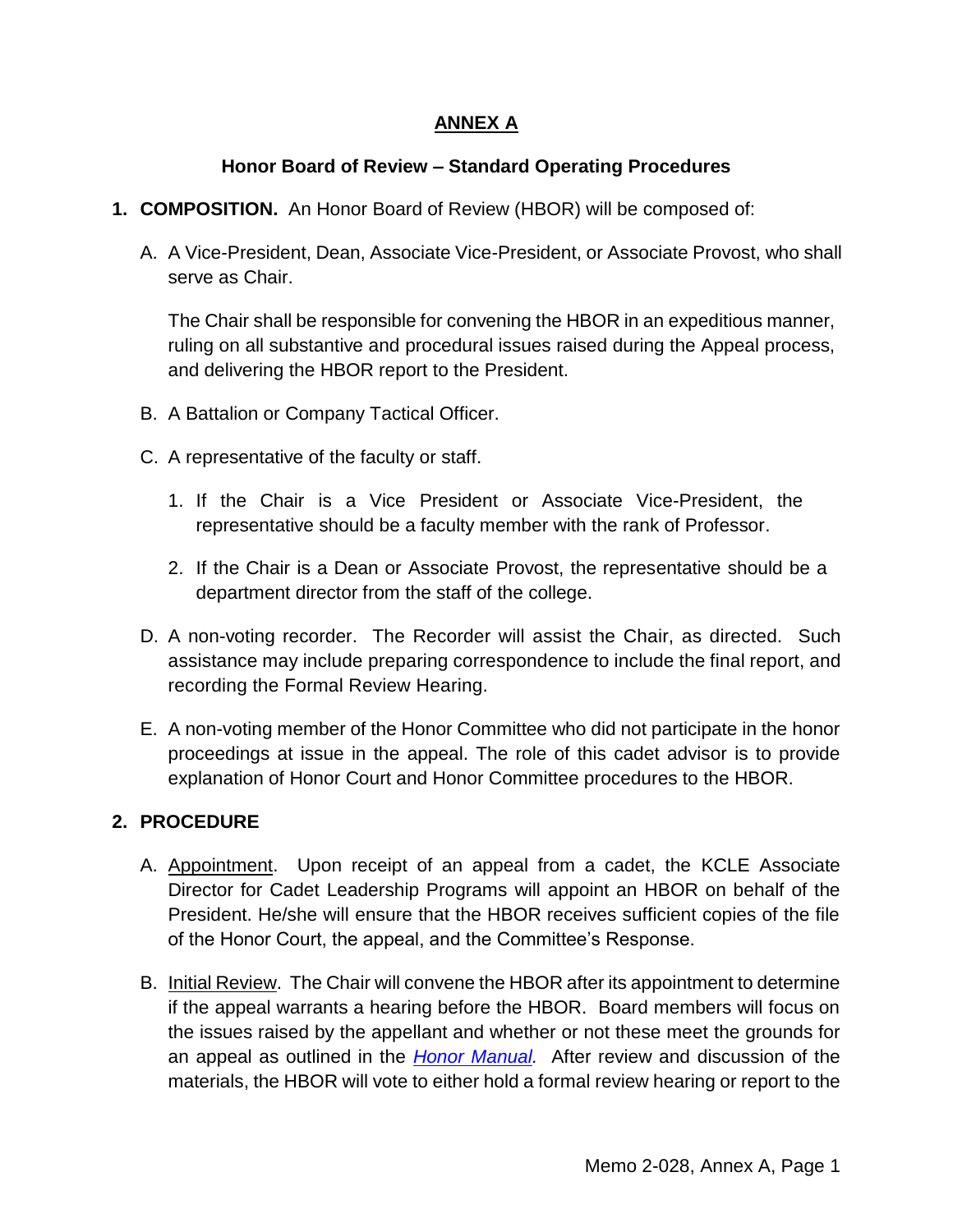President that there are insufficient grounds for an appeal. The voting members of the HBOR will each have an equal vote in determining the merits of the appeal.

- 1. If the HBOR determines a Formal Review is warranted, it will identify, in writing, the issues to be considered. The Chair will deliver this identification of issues to the KCLE Associate Director for Cadet Leadership Programs who will then notify the appellant, the Honor Committee, and other college officials as appropriate.
- 2. If the HBOR determines a Formal Review is not warranted, the Chair will forward this decision with recommendations in a report prepared pursuant to [2.D](#page-6-0) below to the President.
- C. Formal Review. If the HBOR determines that a Formal Review is warranted, it will conduct the hearing in the following manner:
	- 1. The Chair, through the Recorder, will notify all parties of a convenient time and location.
		- a. The appellant will attend the hearing and make an oral presentation to the HBOR. The appellant may be assisted by up to two cadet representatives, but it is the appellant's responsibility to make the argument to the HBOR.
		- b. The Chair of the Honor Committee, or his/her designee, (hereafter "the Committee Representative"), will attend to present the Committee's response to the appeal, and to answer any questions concerning the case as it relates to the issues raised in the appeal.
		- c. Should one of the issues to be considered is the introduction of new evidence, the HBOR will rely solely on the written materials submitted with the appeal. The Committee Representative may present written descriptions of evidence in response no later than two business days prior to the hearing.
		- d. Except in extraordinary circumstances, as determined by majority vote of the HBOR during the Initial Review, the hearing will not include the questioning of live witnesses. Rather, the hearing will only consist of argument by the appellant and the Committee's Representative, and questions by the HBOR, as provided herein.
	- 2. After opening the hearing, the Chair will allow the appellant to present and make argument on the issues in dispute. Members of the HBOR may ask questions of the appellant.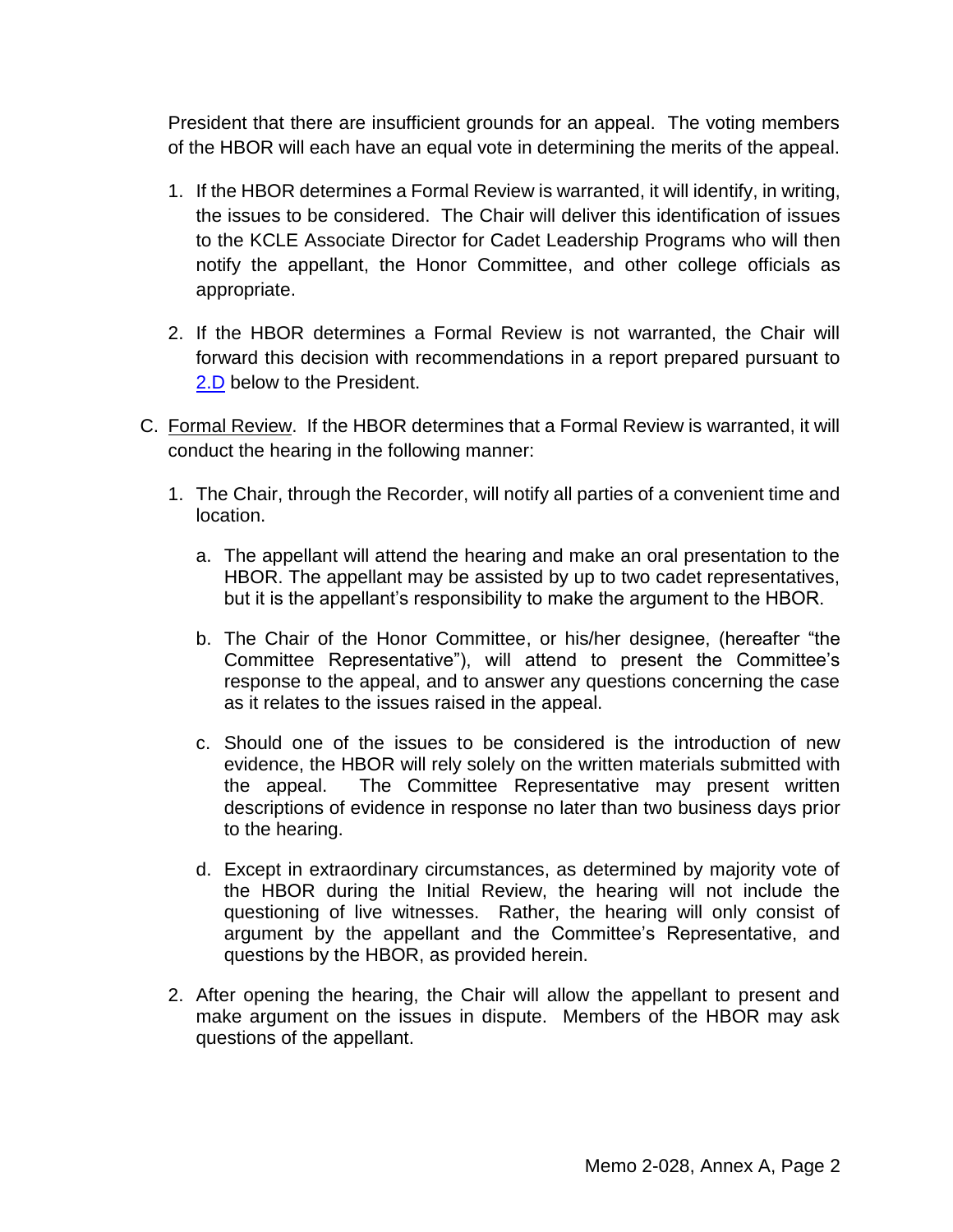- 3. The Committee Representative may make argument in response to the appellant's argument. HBOR Members may ask questions of the Committee Representative.
- 4. Either party may submit questions to the HBOR to be asked of the other party; the Chair of the HBOR will decide whether to ask the proposed question(s).
- 5. After each party has been heard in full, at the discretion of the Chair, the HBOR will enter into closed session to conduct deliberations. This session will not be recorded. The findings and recommendation of the HBOR will be sent to the President in writing.
- <span id="page-6-0"></span>D. Report. Upon conclusion of its Initial and/or Formal Review, the HBOR will prepare a report to the President. The report must address the issues raised by the appellant, the findings and supporting rationale of the HBOR on each of the issues, and a recommendation for action on the appeal by the President. The HBOR may attach a minority report on any or all issues if the HBOR's findings or recommendations are not unanimous. The report will be delivered to the KCLE Associate Director for Cadet Leadership Programs who will then submit it to the Office of the President.
- E. Action by the President. The President will receive the Report of the HBOR and take action as he deems fit. The President is not bound by the findings, rationale, or recommendations of the HBOR; he makes his own determinations on each individual case.
- **3. BASIS FOR APPEAL.** *The [Honor Manual](http://www.citadel.edu/root/images/krause_center/honor/honormanual.pdf)*, Section VII paragraph 35b, permits only three grounds upon which an Appeal may be granted:
	- A. New evidence, available since the Honor Court trial, which would indicate the findings of the court are in error; or
	- B. As defined in Paragraph 17 of the *[Honor Manual](http://www.citadel.edu/root/images/krause_center/honor/honormanual.pdf)*, evidence that a cadet's rights were not protected, jeopardizing that cadet's right to a fair and impartial trial; or
	- C. An error in the trial proceedings of such magnitude as to jeopardize the fairness of the trial.

# **4. GENERAL GUIDANCE FOR THE CONDUCT OF THE HBOR.**

A. The HBOR does not provide a second forum to retry each case; rather, it sits as an Administrative Board to address the issues raised by the cadet in the written appeal, provided those issues are within the guidelines of Paragraph 3 of this SOP. As a general rule, external courts are reluctant to interfere with the self-governance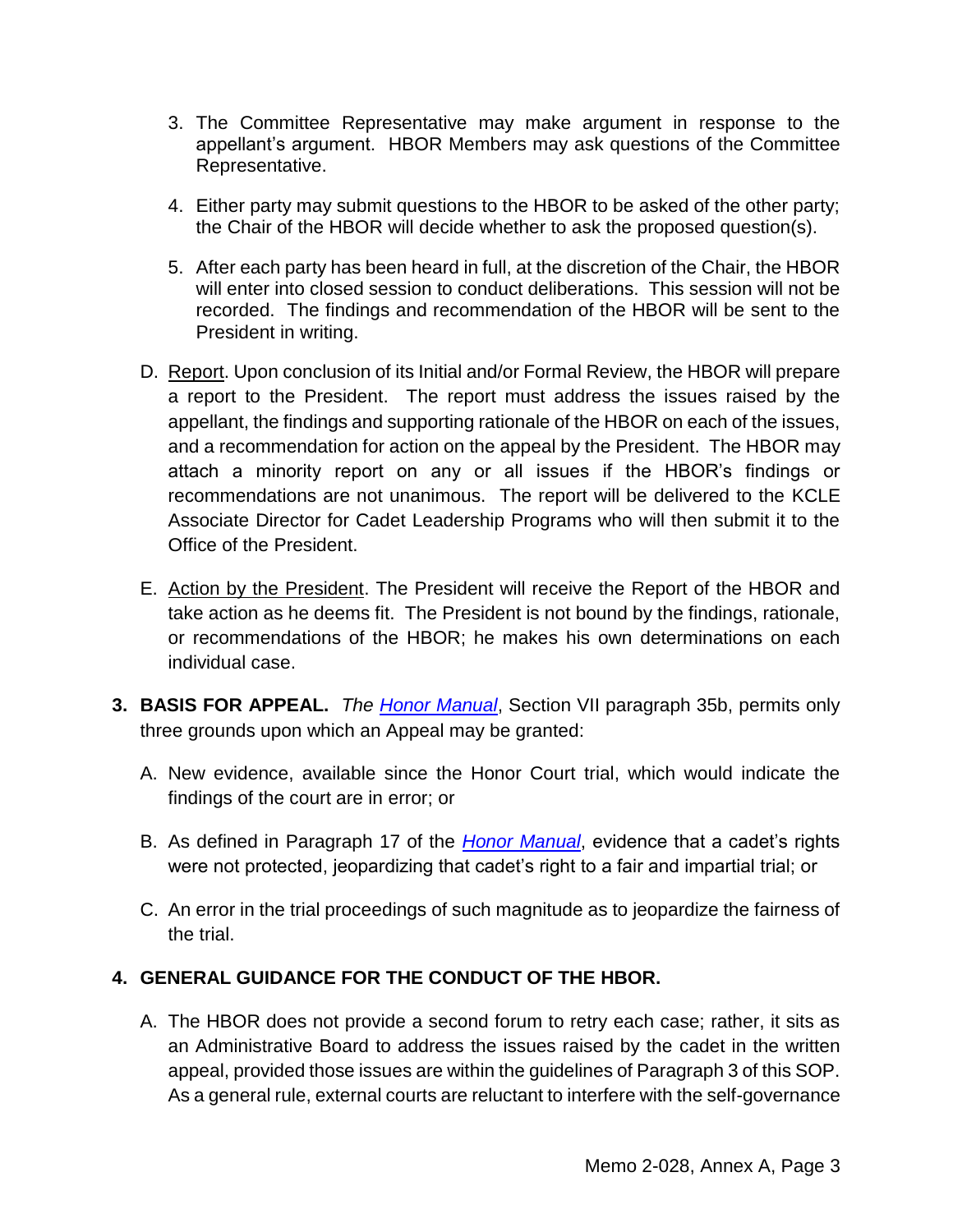of colleges. Before taking serious disciplinary action against a student, a college must provide the student with notice of the charges against him or her and an opportunity to contest those charges. Furthermore, the college's decision must be based on ample evidence such that the decision is not arbitrary. The charge of the HBOR is to determine if the College has met those obligations as they relate to the specific issues presented in the appeal.

- B. In relation to the specific issues presented in the appeal, the primary questions for the HBOR to answer are as follows:
	- 1. Did the college (in this case, the Honor Court) follow its rules, and in so doing, did it afford the appellant a fair hearing? This question deals only with how a decision has been reached, and not with the decision itself.
	- 2. Was there evidence of substance that supports the Honor Court's decision?
	- 3. Is there new information that was not available at the time the hearing took place? If so, is that information of such substance that it would likely produce a result more favorable to the cadet if heard by the Honor Court?
- C. Attorneys and other attendees:
	- 1. A request to have an attorney present must be made in writing to the Chair two days in advance of the Formal Review Hearing. An attorney may only act in an advisory role to the cadet. An attorney may not make argument at the hearing, ask questions of witnesses or board members, or in any other way actively participate in the hearing process. If the student has an attorney present as an advisor, the College may, at the discretion of the board Chair, have legal counsel present to advise the Board.
	- 2. Upon request and consent of the appellant, the HBOR, in its discretion, may permit other persons to be present during the hearing.
- D. Timeliness: The HBOR should keep in mind the importance its findings will have upon the cadet. Cadets accused and found in violation generally suffer a decline in academic performance, therefore, a timely resolution of the appeal benefits all parties.
	- 1. The cadet has five business days to prepare an appeal after the decision by the President.
	- 2. The HBOR should conduct an Initial Review within five business days of its receipt of the case.
	- 3. If the HBOR elects not to hold a Formal Review Hearing, it should submit its report to the President within two business days of this decision.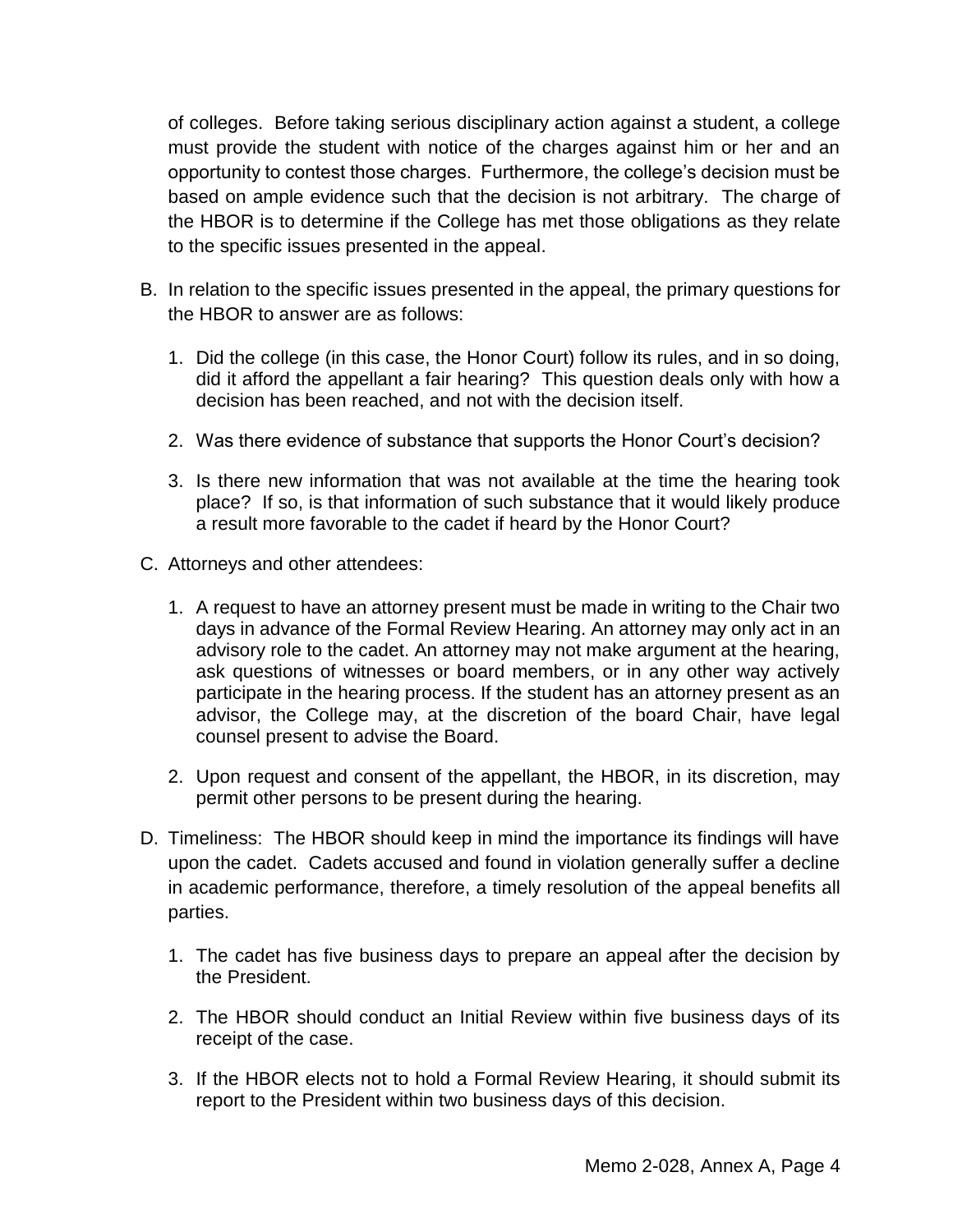- 4. If the HBOR elects to conduct a Formal Review Hearing, it should hold the hearing within five business days after this decision.
- 5. The final report of the HBOR should be sent to the President within two business days after the Formal Review Hearing.
- E. Majority decision: All action taken by an HBOR shall be by majority vote.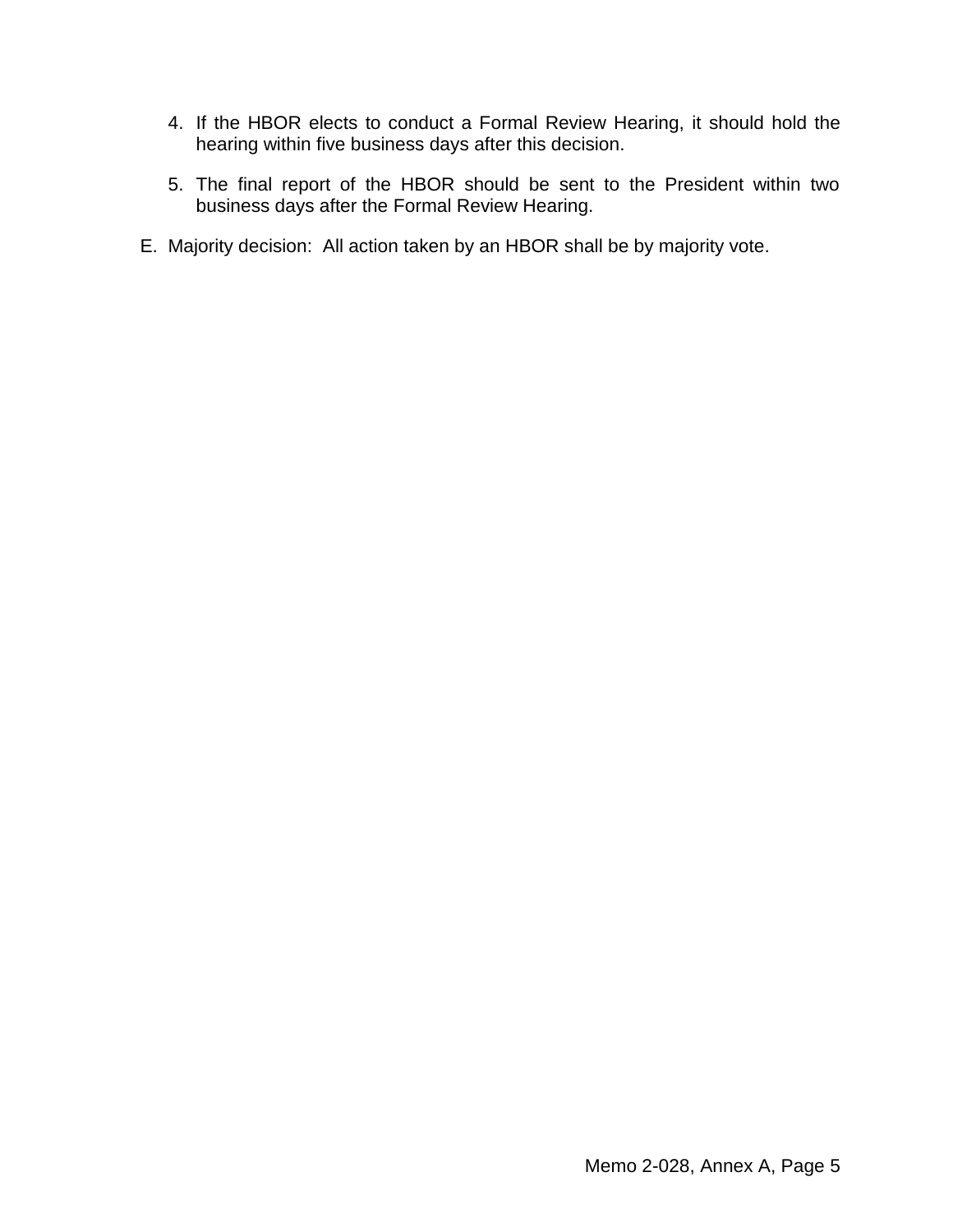

# <span id="page-9-0"></span>**ANNEX B REPORT OF HONOR BOARD OF REVIEW**

To: General Glenn M. Walters, USMC (Ret.), President, The Citadel

Date:

Subject: Appeal of Cadet \_\_\_\_\_\_\_\_\_\_\_\_\_\_\_\_\_\_ (CWID-\_\_\_\_\_\_\_\_\_\_\_\_\_\_)

- 1. **Introduction:** On \_\_\_\_\_\_\_\_\_\_\_\_\_, (day) (month) (year), an Honor Board of Review met to consider the appeal filed by Cadet \_\_\_\_\_\_\_\_\_\_\_\_\_\_\_\_\_. The Board did / did not elect to hold a Formal Review of the appeal. The Board of Review conducted the Formal Review on \_\_\_\_\_\_\_\_\_\_\_\_.
- 2. **Findings:** The Board concluded there were / were not grounds to recommend altering the decision in this case.
- 3. **Issues:** Cadet \_\_\_\_\_ raised \_\_\_\_ issues in his / her appeal. The Board concluded the following merited consideration:

\_\_\_\_\_\_\_\_\_\_\_\_\_\_\_\_\_\_\_\_\_\_\_\_ \_\_\_\_\_\_\_\_\_\_\_\_\_\_\_\_\_\_\_\_\_\_\_\_

## 4. **Discussion:**

5. **Recommendations**: (If applicable).

(Name) (Name) (Rank), (SCM or Service) (Rank), (SCM or Service) Vice President, Dean (Title), (Department) Assoc Vice President or Assoc Provost Member **Chair**